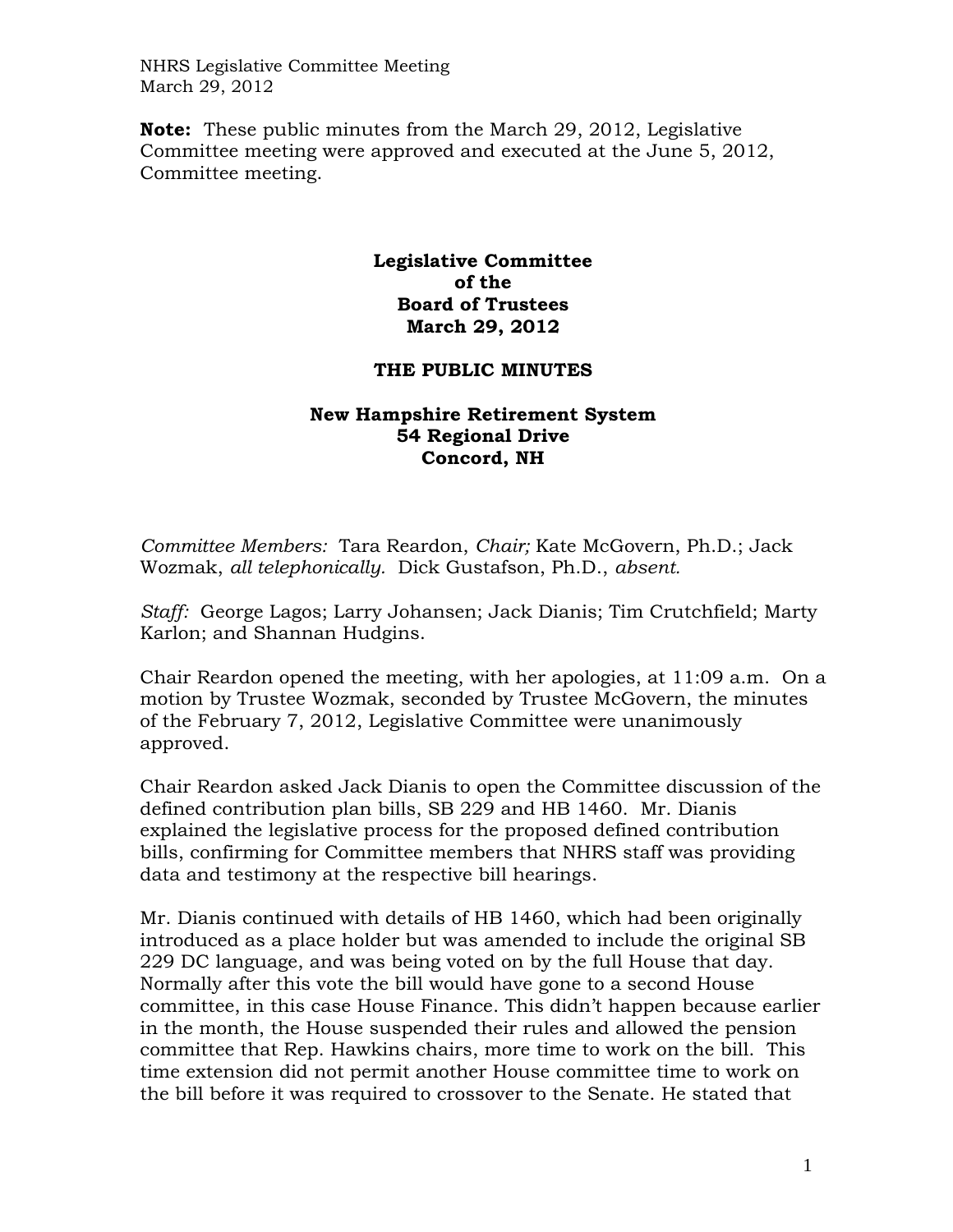NHRS Legislative Committee Meeting March 29, 2012

pending the vote on the House floor, he anticipated the bill would move directly to the Senate.

Mr. Karlon informed the Committee that Rep. Hawkins wanted his pension committee to do more work on the bill after it moved to the Senate. Rep. Hawkins had asked his committee members to send him questions regarding the bill (he received four responses to date), and Mr. Karlon reported that the representative's intention was to have work sessions to research the questions. Copies of the questions were to be sent to the Committee members following the meeting.

Following a query from Chair Reardon regarding legislative practice and protocol, Mr. Dianis answered that following crossover, members of the House might fold HB 1460 into SB 229, which would provide them the vehicle to proceed with their intended work sessions.

Mr. Lagos spoke to the summary of issues regarding HB 1460 that had been provided to Committee members in advance of the meeting. He requested Committee members to review carefully the memorandum and provide any commentary. Additionally, Mr. Lagos asked for the Committee's consideration of the Board taking a position on the DC legislation.

After discussion, on a motion by Trustee McGovern, seconded by Trustee Wozmak, the Committee unanimously voted to recommend to the full Board that it formally oppose HB 1460 and direct Staff to produce an appropriate statement reflecting the Board's opposition for the Board to consider at its next meeting.

Mr. Karlon discussed the Legislative Tracker, noting SB 244 and ESDP calculation clarifications were likely to be included in the final bill, noting that there had been no intent for the calculation to incorporate "zeros" for ESDP income prior to July 1, 2009 in a manner detrimental to currently retiring members. Part-time work definition details were also in SB 244, and Mr. Karlon stated that the language in the bill revealed a possible disconnect between what the House and what the Senate considered reasonable hours in working after retirement. Both Committee members and staff concurred that the NHRS was not the keeper of part-time workers' accumulated hours.

Mr. Karlon closed by stating that HB 654, the employer contribution refund bill which was opposed by the Board, was voted inexpedient-tolegislate and was considered dead.